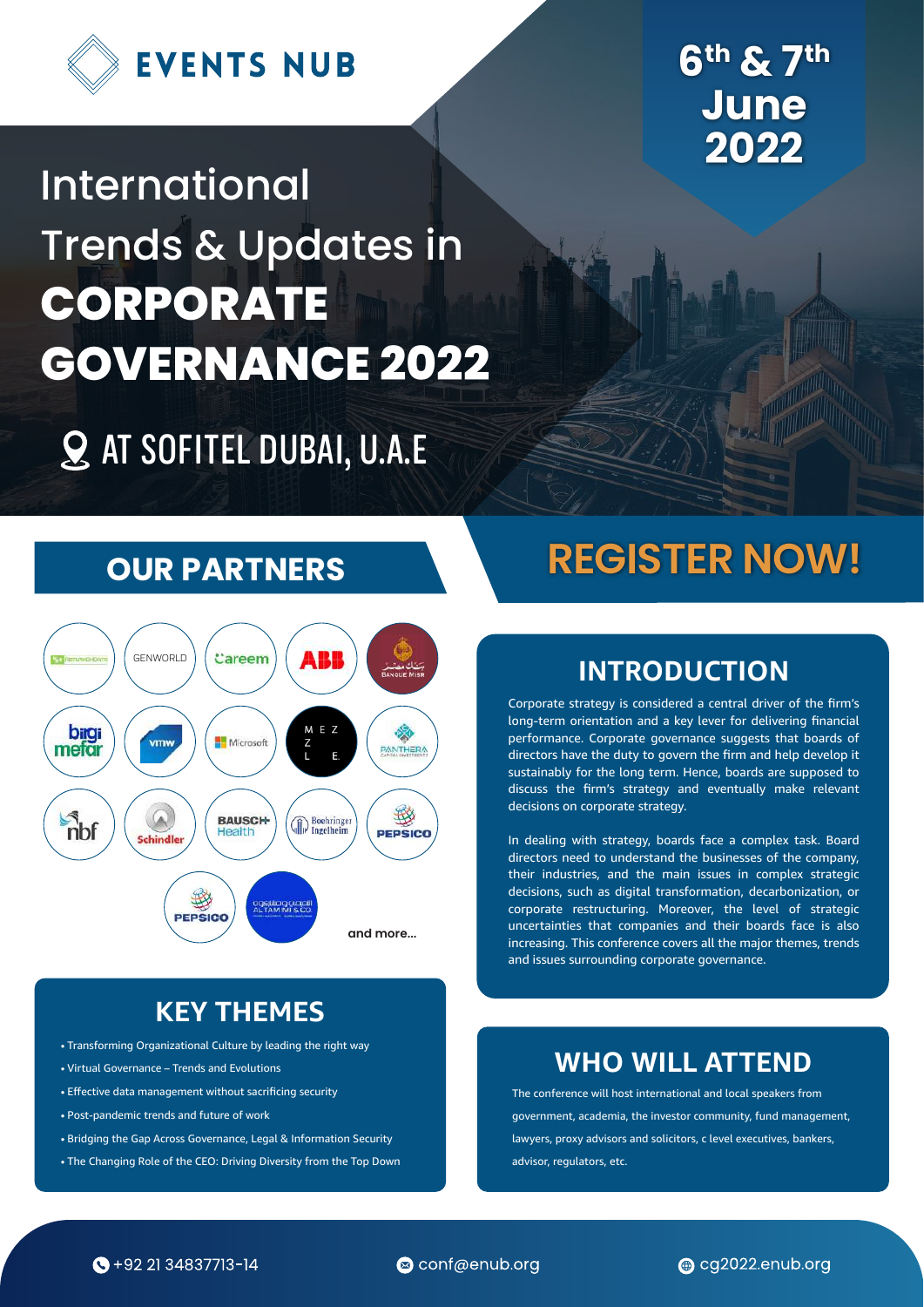

6<sup>th</sup> & 7<sup>th</sup> June, 2022 at Sofitel Dubai, U.A.E

# **International Trends & Updates in CORPORATE GOVERNANCE 2022**



 $\bigodot$  +92 21 34837713-14

conf@enub.org

cg2022.enub.org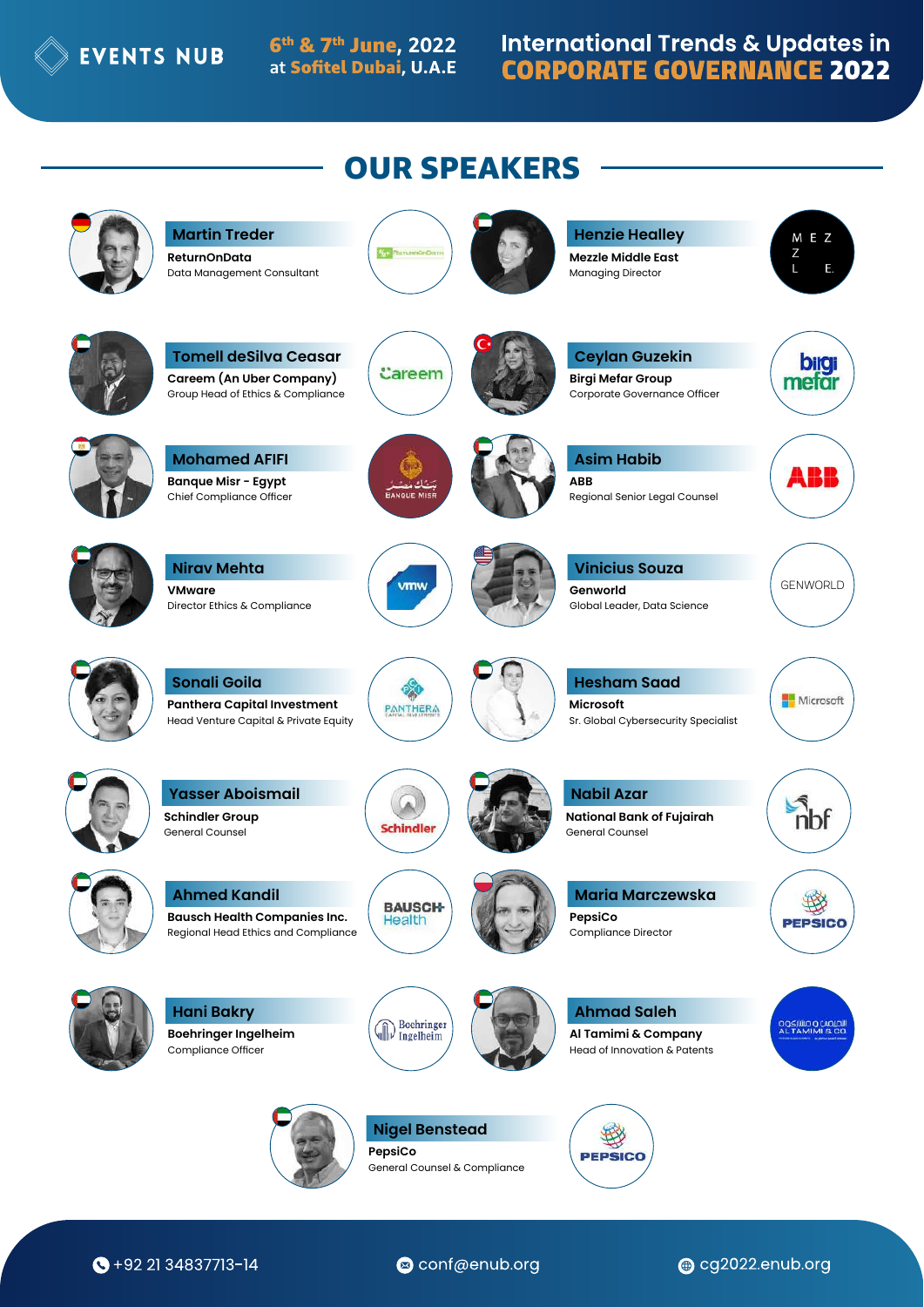**EVENTS NUB**  $6^{th}$  &  $7^{th}$  June, 2022

# **International Trends & Updates in CORPORATE GOVERNANCE 2022**

# DAY<sub>1</sub>

#### 8:50 – 9:00 OPENING SPEECH



**Martin Treder** 

Data Management Consultant **ReturnOnData**



#### SESSION 1 -- 9:00 – 9:30 LEADING IN THE RIGHT WAY – TRANSFORMING ORGANIZATIONAL CULTURE

- How the organizations lead with purpose?
- How to transform the organizational culture in the best possible way?
- What do boards need to know to do this work efficiently?



**Maria Marczewska PepsiCo**



**E** 7

#### SESSION 2 -- 9:30 - 10:00

#### IDENTIFICATION AND MITIGATION – MAKING SURE THAT 3RD PARTIES STAY COMPLIANT

• To effectively deal with any potential risk posed by external partners, the organization needs to adopt an effective third-party risk management strategy. • From identification to remediation, know how your organization can not only mitigate potential risks, but offer greater visibility across the organization.

#### SESSION 3 -- 10:00 – 10:30

#### GAUGING AND REPORTING CYBER RISK – A PROCESS THAT IS VITAL TO SUCCESS OF YOUR ORGANIZATION

- For devising a powerful strategy to deal with cyber risk, the organizations first need to detect and define the potential risks.
- To stay ahead of the game, organizations need to rethink cybersecurity in this age of digital transformation.

#### 10:30 – 11:00 NETWORKING BREAK



# **Henzie Healley**

Managing Director **Mezzle Middle East**



#### RELYING ON BETTER STRATEGIES: KEEPING PACE WITH CHANGE

• Due to the evolving risk landscape and growing stakeholder expectations, internal audit groups would require to devise different governance structures and methodologies

• The session will focus on major strategies for managing new priorities in an efficient manner.



#### SESSION 5 -- 11:30 – 12:00

- VIRTUAL GOVERNANCE TRENDS AND EVOLUTIONS
- What the boards require to do to make the most of virtual governance?
- What are the latest trends surrounding virtual governance?
- What kind of strategies need to be devised as we move into 2022?

12:00 – 12:30 LUNCH BREAK



# **Vinicius Souza**

Global Leader, Data Science **Genworld**

#### SESSION 6 -- 12:30 – 01:00

DEVISING AN EFFICIENT ORGANIZATIONAL LEGAL STRUCTURE – MODERN ENTITY RATIONALIZATION

• A lot of questions arise as the organizations become increasingly complex and involve various subsidiaries and legal entities.

• Uncover everything you need to know about the role of technology in legal entity rationalization, and in enabling organizations to save on cost and reduce risk.





Corporate Governance Officer



GENWORLD

#### SESSION 7 -- 01:00 – 01:30

THE ROLE OF ARTIFICIAL INTELLIGENCE IN DATA SECURITY – EFFECTIVE DATA MANAGEMENT WITHOUT SACRIFICING SECURITY

• Data management has revolutionized with Artificial Intelligence and Machine Learning. This, however, brings new cybersecurity considerations to the fore. • What strategies organizations need to adopt in this age for data management without giving rise to new vulnerabilities?



# SESSION 8 -- 01:30 - 02:00

#### DEFINING YOUR RISK PROFILE: DEVELOPING, SETTING AND EVALUATING YOUR RISK ASSESSMENT

• Robust assessment of risk combines a supportive risk management framework, alongside the implementation of agile processes that ensure your risk profile evolves as your organization and the global environment changes. • This session will provide practical tips on assessing your risk but more

importantly how to engage key stakeholders.







#### SESSION 9 -- 02:00 - 02:30

AN EFFECTIVE EMPLOYEE ENGAGEMENT IN AN ALL THE TIME MORE SOPHISTICATED ENVIRONMENT

• In the present-day complex work environment, it is vital to ensure that employees are updated, aware and engaged.

• This session will provide practical takeaways for not only managing employee risk but how to engage the board effectively to provide insight and oversight on potential risks.



### **Tomell deSilva Ceasar**

Group Head of Ethics & Compliance **Careem (An Uber Company)**



#### PANEL DISCUSSION -- 02:30 - 03:00

STREAMLINING GOVERNANCE FROM THE VERY START – A STRATEGY THAT HELPS YOU STAY AHEAD OF GAME

- Investors are less likely to get attracted to your organization if they sense a lack of good governance.
- Adopting the right strategies from the beginning will not just make your

organization more appealing to investors, but will also provide the foundations to scale with stability and exit with ease.





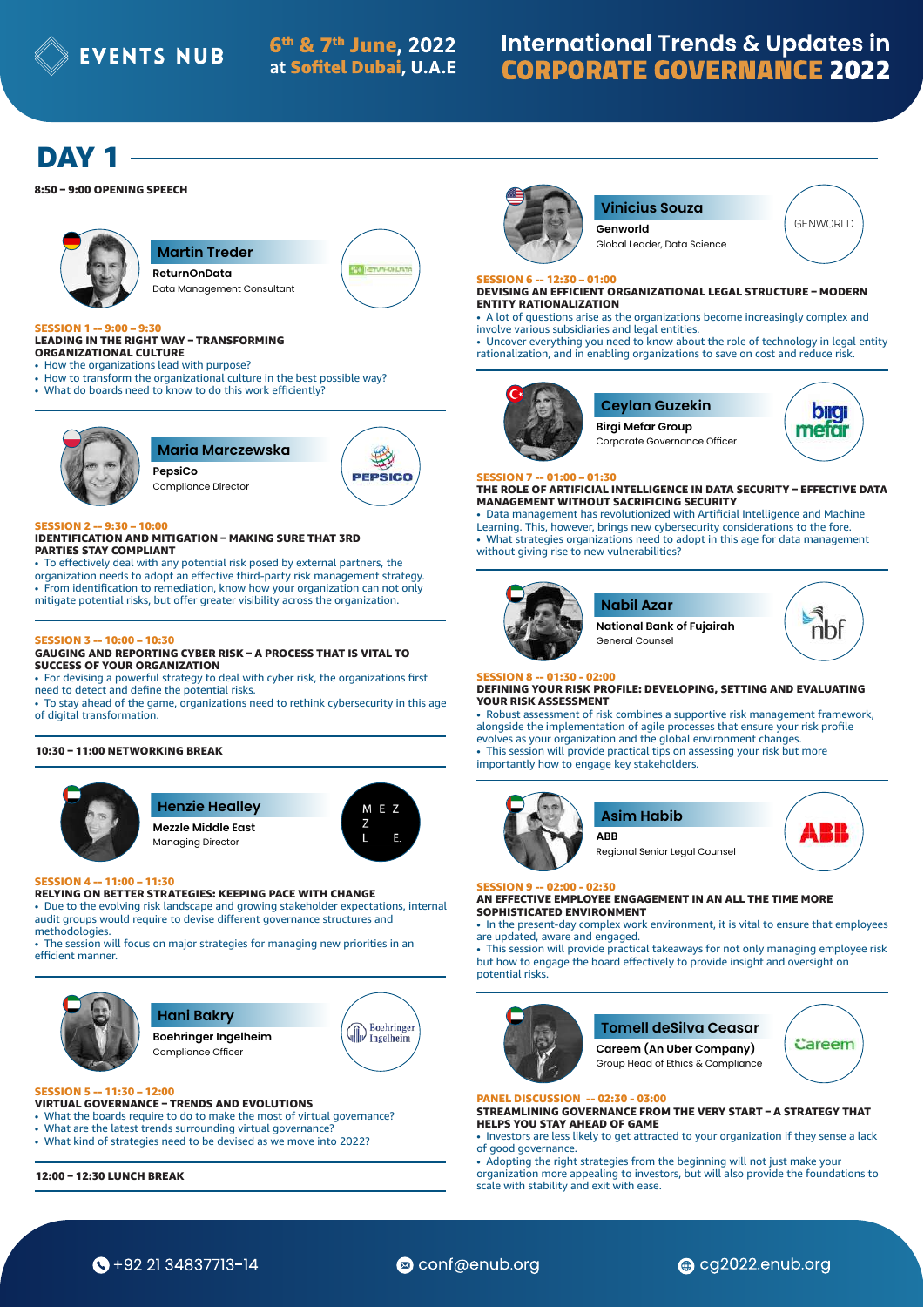# **International Trends & Updates in CORPORATE GOVERNANCE 2022**

# DAY 2

#### 8:50 – 9:00 OPENING SPEECH



**Yasser Aboismail Schindler Group**

A Schindler

## SESSION 1 -- 9:00 – 9:30

#### A DIFFERENT APPROACH TO SOLVING PROBLEMS – MAKING

General Counsel

- A GLOBAL IMPACT • To stand out in the crisis of the magnitude of this global pandemic, the leaders
- are required to rely on different strategies. • This session will focus on how leaders can make a global impact and lead.

#### SESSION 2 -- 9:30 – 10:00

LEADING WITH PURPOSE EVEN IN THE FACE OF INCREDIBLE PRESSURE • Many leaders have found it hard to choose whether or not to speak truth to those in a position of power.

• This session focuses on how leaders can lead with purpose even when they are under incredible pressure.



### **Nirav Mehta VMware**

Director Ethics & Compliance



#### $- 10:00 - 10:30$

#### OPTIMIZING ASSURANCE AND OVERSIGHT BY CONNECTING RISK, AUDIT AND TECHNOLOGY

• As organizations are becoming increasingly complex, internal audit departments have to emphasize more on risk management. But what does that actually look like? • How more fruitful and insightful results can be provided by audit teams?

• Discover how risk fits into the context of audit and how to take a forward-looking approach to risk-based auditing.

#### 10:30 – 11:00 NETWORKING BREAK



## **Ahmed Kandil**

Regional Head Ethics and Compliance **Bausch Health Companies Inc.**

# SESSION 4 -- 11:00 - 11:30

#### ACHIEVING GREATER TRANSPARENCY – WHAT'S THE FUTURE OF RISK MANAGEMENT?

• What does the future of risk management look like? • How organizations can effectively manage risk by incorporating risk intelligence with the organization's strategic goals?



### **Ahmad Saleh**

Head of Innovation & Patents **Al Tamimi & Company**



**BAUSCH-**Health

#### $-12:00$ PERFORMING THE CYBER RISK ASSESSMENT THE RIGHT WAY

• Without an appropriate cyber risk assessment strategy, no business will be able to measure and manage the potential cyber risk and devise fruitful approach for coping with cyber-attacks.

• What needs to be done to adopt an effective cyber risk assessment capability?

12:00 – 12:30 LUNCH BREAK



#### **Nigel Benstead PepsiCo**

General Counsel & Compliance



#### SESSION 6 -- 12:30 – 01:00

POST-PANDEMIC TRENDS AND THE FUTURE OF WORK • Since employees now ask for greater flexibility, boards are trying to adapt the way communication and decision making are done in the organization. • This session will focus on how post-pandemic trends shape the future of work and what's the role of boards in driving resiliency and innovation across the organization.



# **Mohamed AFIFI**

Chief Compliance Officer **Banque Misr - Egypt**



### SESSION 7 -- 01:00 – 01:30

#### INCORPORATING TECHNOLOGY TO IMPROVE RATIONAL RESULTS FOR THE COMMUNITY

• What's the link between technology and equity?

• One goal of governance is to dismantle road blocks that hinder community members from full participation in leadership and students from full access to success.

### SESSION 8 -- 01:30 - 02:00

# ASSESSING AND OBSERVING REPUTATIONAL RISK

• Each holistic risk strategy involves accounting for reputational risks from the upper management level and down throughout the organization. • Effective reputational risk management relies on circulating, leveraging, assessing and acting on a huge amount of data.



### **Sonali Goila**

**PANTHERA** Head Venture Capital & Private Equity



#### SESSION 9 -- 02:00 - 02:30 CREATING A CYBERSECURITY CULTURE - BRIDGING THE GAP ACROSS GOVERNANCE, LEGAL AND INFORMATION SECURITY

**Panthera Capital Investment**

• For many organizations, it can seem as if the board, IS and legal teams all speak a different cyber risk language.

• How can these critical stakeholders better align on cybersecurity strategy, thereby enabling and activating an organization-wide cyber risk framework that originates at the top?



### PANEL DISCUSSION -- 02:30 - 03:00

KEY TRENDS SURROUNDING CORPORATE GOVERNANCE • We also expect boards will face increasing pressure to become more ESG competent anddemonstrate the skills needed to prepare for and navigate other challenges such as climate change.

• In terms of tax transparency and fairness, governments and regulators, as well as society broadly, are stepping up demands for better disclosure about where and how companies pay taxes.